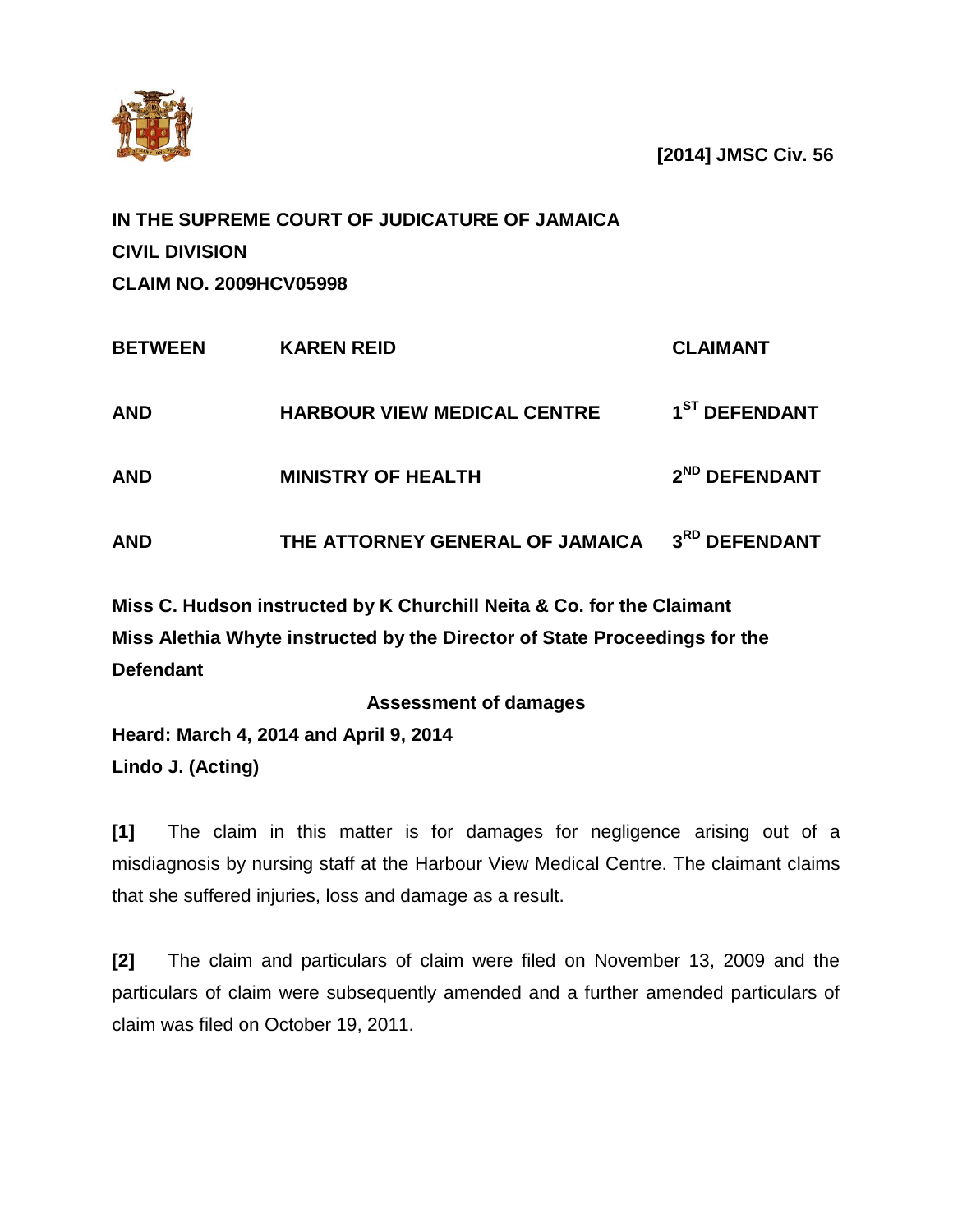**[3]** A defence was filed on January 10, 2011 admitting liability and on February 8, 2011 judgment on admission was entered against the  $3<sup>rd</sup>$  defendant with damages to be assessed.

**[4]** The matter came on for assessment of damages on March 4, 2014 and the claimant was sworn and her amended witness statement filed on May 24, 2012 and further witness statement dated October 9, 2013 were admitted as her evidence in chief. The following documents were agreed:

medical report of Dr. Aggrey Irons dated July 1, 2009 medical report of Dr. Irons dated September 8, 2011 the response of Dr. Irons to questions asked on behalf of the  $3<sup>rd</sup>$  defendant dated May 5, 2013, filed on June 5, 2013 medical report of Dr. Arscott dated January 17, 2011 medical report of Dr. Peter Swaby dated July 17, 2011 medical report of Dr. Irons dated February 20, 2013 medical report of Dr. Myo Kyaw Oo dated April 9, 2013 receipt from the National Public Health Laboratory, dated May 17, 2007. Special damages were agreed at \$44,000.00.

**[5]** In amplification of paragraph 13 of her witness statement dated December 2, 2011, she gave evidence that she left her community after the baby was born and that the baby was born on September 24, 2005.

**[6]** On extensive cross examination by Miss Whyte, attorney-at-law for the 3rd defendant, the claimant gave evidence of further tests taken by her and of a test done by her boyfriend. She could not recall the exact dates of the result of these tests but indicated that in 2005 she got results which were negative and she didn't know what to believe. She said she was "shocked, lost".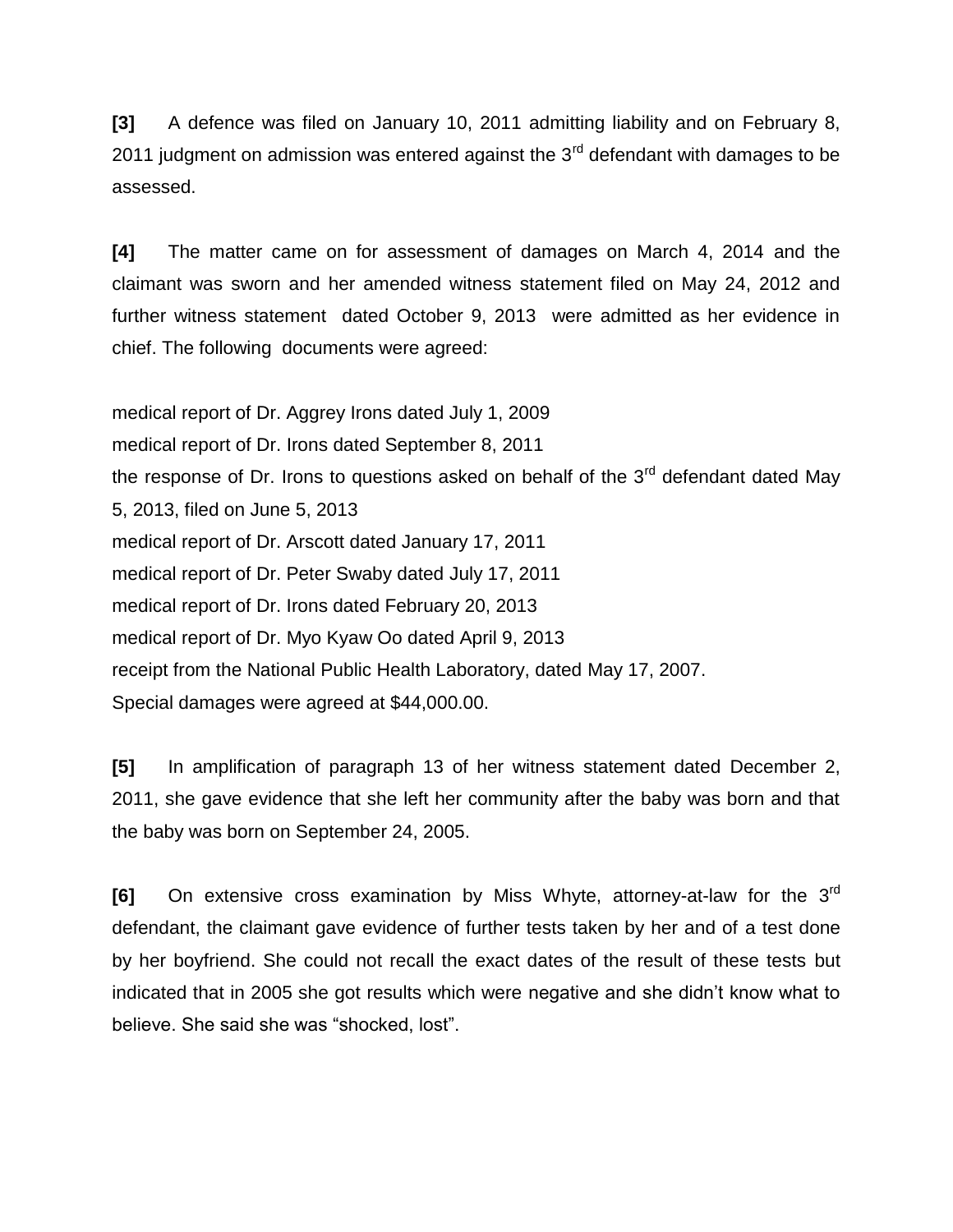**[7]** The claimant indicated that the first time she sought counselling was after 2007 when she found out she was HIV negative and that she sought treatment in January 2009 when she saw Dr. Irons.

**[8]** In further response to counsel for the 3rd defendant, the claimant indicated that she did a second test at the Victoria Jubilee Hospital before getting back results for the first test and did not ask why a second test was being done. She further indicated that she started go to the Comprehensive Health Clinic after the baby was born as she got a referral to go there. She indicated that she did not have any signs of HIV and when asked what were the signs, she said vomiting, diarrhoea and so on. She further stated that cells in HIV patients break down but her cells were not like people who had HIV.

**[9]** In response to Ms. Hudson on re-examination, the claimant stated that she got the referral from the Victoria Jubilee Hospital to go to the Comprehensive Clinic.

**[10]** Counsel for the claimant submitted that general damages be assessed to take into account the fact that the claimant's HIV status was in the public domain; her relationship with her child's father came to an abrupt end as he denied paternity; she had to take anti-retroviral drugs for over two years; she had to undergo c-section which "never had to be because on the  $5<sup>th</sup>$  day of September the second test result also proved that the initial test was inaccurate".

**[11]** Counsel was of the view that the factors outlined were good breeding ground for harbouring suicidal thoughts and to sink into deep depression as Dr. Oo found. She invited the court to bear in mind the principle that there is no doctrine of precedent in personal injury awards and suggested that in looking at comparable cases the court should be mindful of comments made by Sykes J. in the case of **Phillip Granston v The A G 2003HCV 01680** where at page 24 he said:

> *"...in assessing damages there is a subjective and an objective component. The subjective aspect is the specific effect on the particular claimant. The objective element*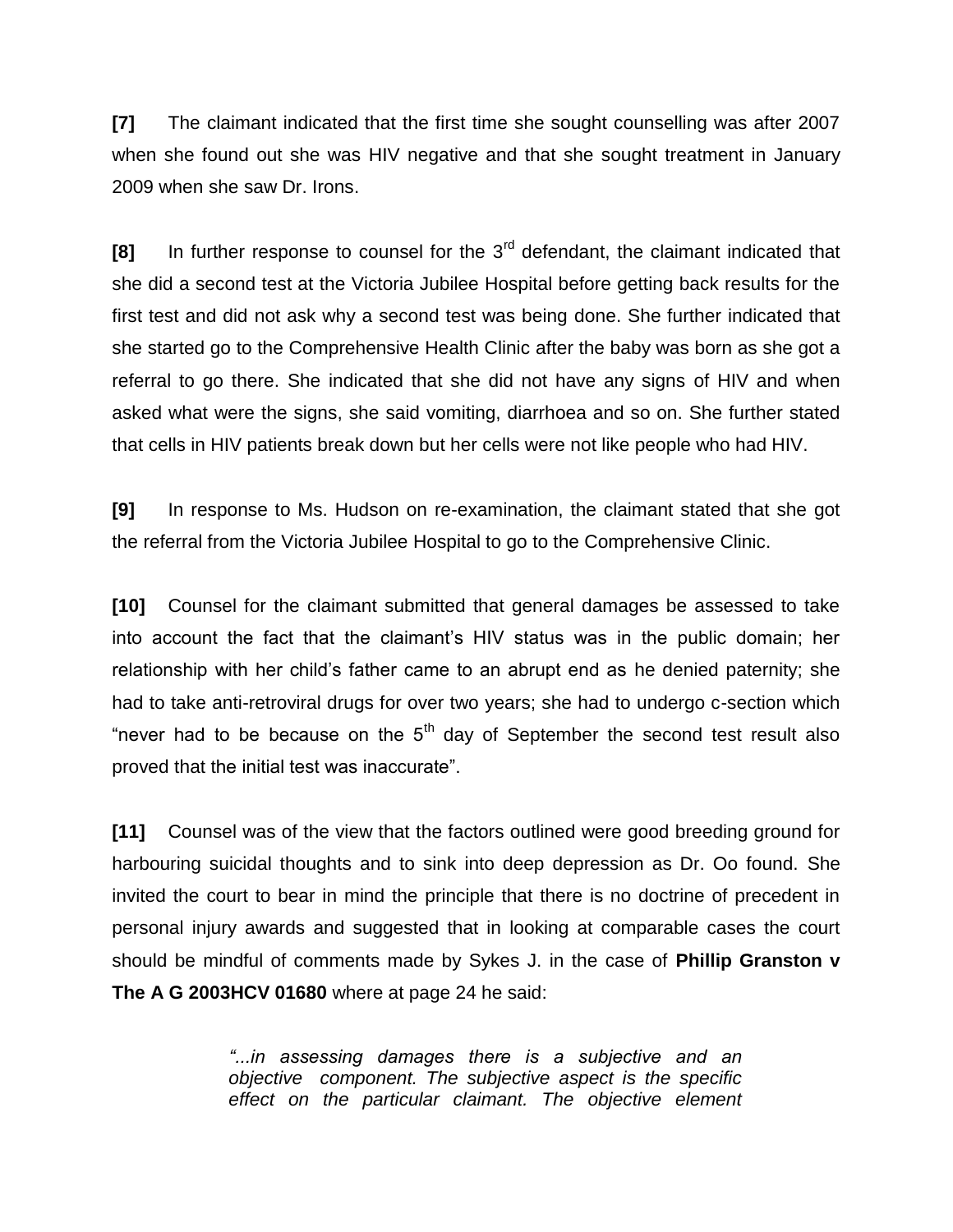*focuses on similar injuries in the past. The goal of looking at past awards is to make sure that awards are consistent but the desire for consistency cannot be used to suppress awards that are properly due to the injured party even if that award is outside of the past cases."*

**[12]** Both Counsel cited the case of **Joan Morgan and Cecil Lawrence v UHWI and the AG. 2005HCV 00341** an unreported judgment delivered on December 19, 2007, as providing useful guidance for assessing damages related the psychological injury of post traumatic stress disorder (PTSD) and depression.

**[13]** In that case, Joan Morgan was also told she had an HIV positive result and she was examined by Dr. Irons whose first examination revealed that his findings were 'very invasive' and 'occupied Ms. Morgan's thinking to the exclusion of appropriately performing her daily routines'. He diagnosed her as having severe PTSD and indicated that her prognosis was poor. The second examination by Dr. Irons revealed that Ms. Morgan suffered from worsening phobic anxiety and sexual anmedonia leading to abstinence for the past year; that she lives in constant fear of sexual contact and there was no guarantee as to the 'outcome as the prognosis worsens with the passage of time'.

**[14]** Counsel for the defendant noted that the court in assessing the damages used the Guidelines for Assessment of Damages in Personal Injury Cases (Guidance Studies Board of England) and determined that the claimant fell into the category 'moderately severe' PTSD and made an award of \$3,500,000.00 in December 2007. This updates to \$6,346,746.57 using the CPI 211.8. She expressed the view that the degree of the PTSD suffered by Joan Morgan was more severe than the claimant in this case, when the findings of Dr. Irons in respect of each claimant are compared and suggested that in assessing the damages for pain and suffering and loss of amenities regard should be taken of the fact that the defendant will be making a payment for the cost of the claimant's future counselling to enable the satisfactory resolution of the claimant's disorder and discount the amount awarded.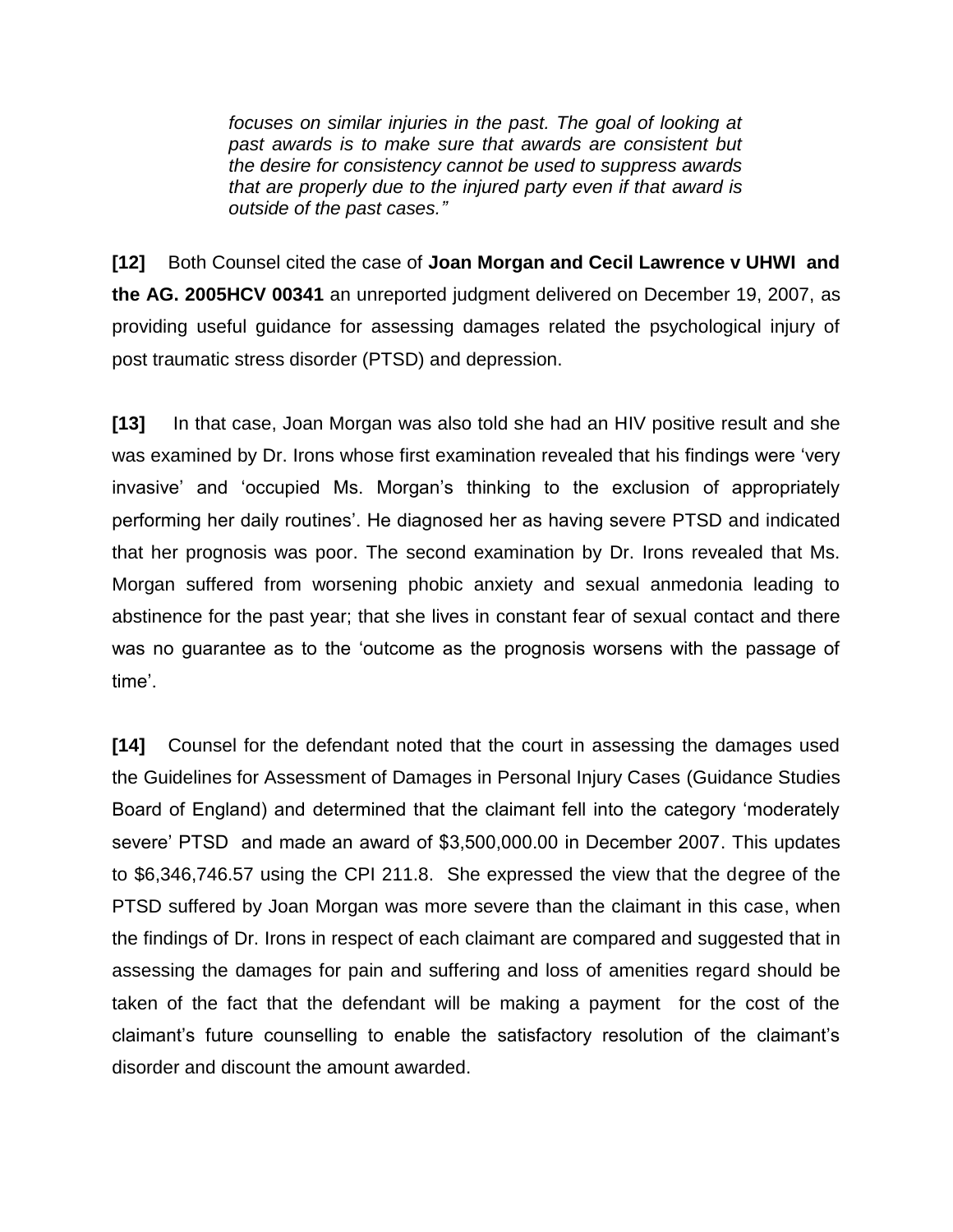**[15]** In relation to the scar as a result of the caesarian section. Counsel for the claimant expressed the view that the case of Keisha Banks (by next friend Lurline Mitchell) v Llewelyn, Khan, Vol. 4 page 138 is instructive. In that case the claimant sustained burns to her leg and suffered keloid scarring and on May 27, 1997 was awarded \$325,000.00 which updates to \$1,591,560.00. Counsel for the defendant cited the case of **Pamella Gabbidon v Oscar Mills** Vol. 5 Khan, pg. 210 as useful in determining an appropriate award. In that case the claimant suffered  $2<sup>nd</sup>$  degree burns to both lower limbs, forearms and face, 20% of her skin was affected and she spent about three months in hospital. The doctor opined that the scars were permanent and because of their extent and type it was best not to interfere surgically. She was awarded \$450,000.00 in November 1998 (CPI 48.83) which updates to \$1,951,873.90 using the CPI 211.8.

**[16]** Counsel noted that the scar of the claimant in the instant case was to one area and was shorter than the scars of Gabbidon who had no hope of surgical intervention to improve them, while it was stated that surgery could result in 60% improvement for the claimant. Additionally, she indicated that the scars of Ms. Gabbidon were in areas that could not easily be covered but with the instant claimant, the scar being on her stomach, it could be easily covered with clothing.

**[17]** The evidence in relation to the cost for the proposed surgery to improve the scar from the caesarean section based on the medical report of Dr. Arscott is that it will be approximately \$285,000.00. The report states that scar revision followed by treatment with superficial x-ray could improve approximately 60% of the nature and appearance of the claimant's scar. I will therefore make an award in the sum of \$285,000.00. There is no evidence as to the cost of the medication which the claimant will be required to take. Any amount to be awarded in this regard must be based on facts as the court cannot make an assumption or be speculative. As a result I will make no award as it relates to the medication.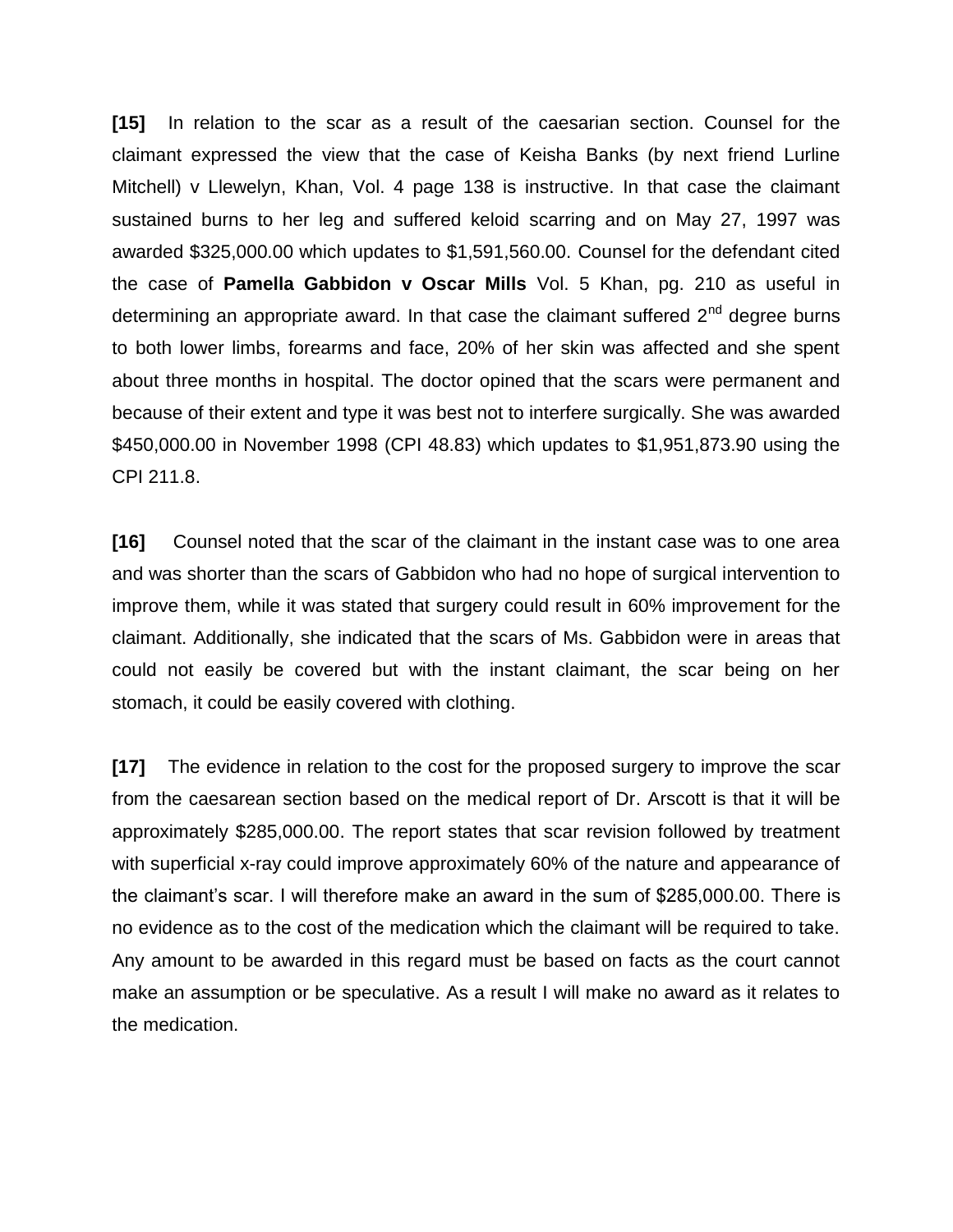**[18]** The claimant is also claiming for aggravated damages for the defendant's failure to promptly disclose the test result. The claimant's evidence is that the doctors and nurses "somehow must have known" that she was not HIV positive. In coming to a determination on that issue, I place reliance on the judgment in the case of **Rookes v Bernard [1964**] 1 All ER 367 at 407 F-G where Lord Devlin said

> *"... moreover it is very well established that in cases where damages are at large, the jury,(or the judge) if the award is left to them can take into account the motives and conduct of the defendant where they aggravated the injury done to the plaintiff. There may be malevolence or spite or the manner of committing the wrong maybe such as to ignore the plaintiff's proper feelings of dignity and pride. They are matters which the jury can take into account in assessing the appropriate compensation."*

**[19]** There is no evidence that the defendant was malevolent or spiteful in not giving the test results to the claimant. I believe the mere failure of the doctors and nurses to promptly disclose to the claimant the result of the two tests which revealed that she was HIV negative is not a sound basis for making an award for aggravated damages and as such I will make no award under that head.

**[20]** I find that the claimant in the case at bar endured a greater degree of suffering than the  $1<sup>st</sup>$  claimant in the case of Joan Morgan. In this regard, I do not agree with counsel for the defendant. The time which elapsed from the first diagnosis to the date Joan Morgan was told she was not HIV positive was about 2 weeks whereas the claimant in this case had to take medication for HIV, was advised against giving normal birth, had to undergo caesarean section with the resulting scar, was advised against breast feeding her baby which aroused the suspicion of other mothers who had also just given birth and she was not advised of her status until some two years after the first diagnosis.

**[21]** Using the Joan Morgan case as a guide, and based on the evidence that this claimant endured a longer period of doubt as to her HIV status and had to take medication for HIV and undergo surgery instead of having natural birth, I believe she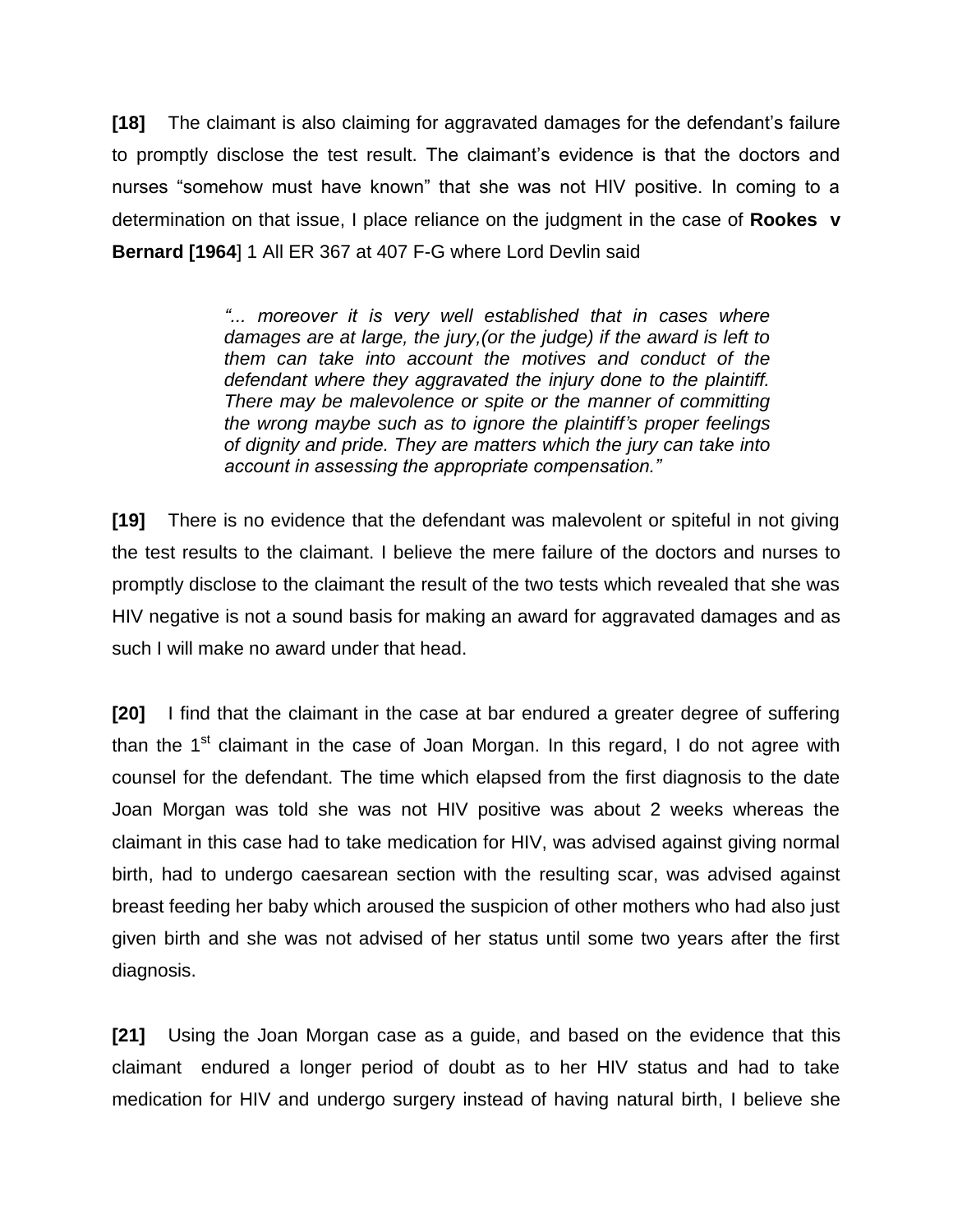should be given an award in excess of that made to Ms. Morgan. I believe the award made in Morgan's case should be increased by at least 40% in order to reasonably compensate the claimant.

**[22]** On the issue of mitigation raised by the defendant's attorney, this court is of the view that a claimant may not recover losses which she should reasonably have avoided. Additionally, I accept that it is a question of fact and a defendant has the burden of proving by way of evidence what the claimant might reasonably have done but failed to do in minimizing his loss. In this regard, I agree with counsel for the claimant that there is no conclusive evidence before the court to satisfy the court on a balance of probabilities that the claimant acted unreasonably in waiting two years to take the confirmatory test at another institution when she did not receive the results of the further tests done at the Victoria Jubilee Hospital.

**[23]** I am guided by the decision in the case of **Geest PLC v Lannsiquot (St. Lucia)** 2002 UKPC (7 October 2002) PC Appeal No. 27 of 2001 referred to by Counsel for the claimant, where the issue for the Board was whether the claimant acted unreasonably in refusing surgery and therefore failed to mitigate her loss. Lord Bingham of Cornhill in delivering the judgment of the Board, at page 16 of the judgment had this to say:

> *'... it should however be clearly understood that if a defendant intends to contend that a Plaintiff has failed to mitigate his or her damages, notice of such contention should be clearly given to the Plaintiff long enough before the hearing to enable the Plaintiff to meet it. If there are no pleadings, notice should be given by letter..."*

**[24]** I do not accept that the claimant in this case acted unreasonably in failing to seek counselling or treatment during the time she thought she was HIV positive. I accept the opinions of Dr. Irons and Dr. Oo of the need for future psychiatric care and accept Dr. Iron's finding that she will need 18 to 20 sessions at an approximate cost of \$10,000.00 per session, before her conditions are satisfactorily resolved. I will therefore make an award of \$200,000.00**.**